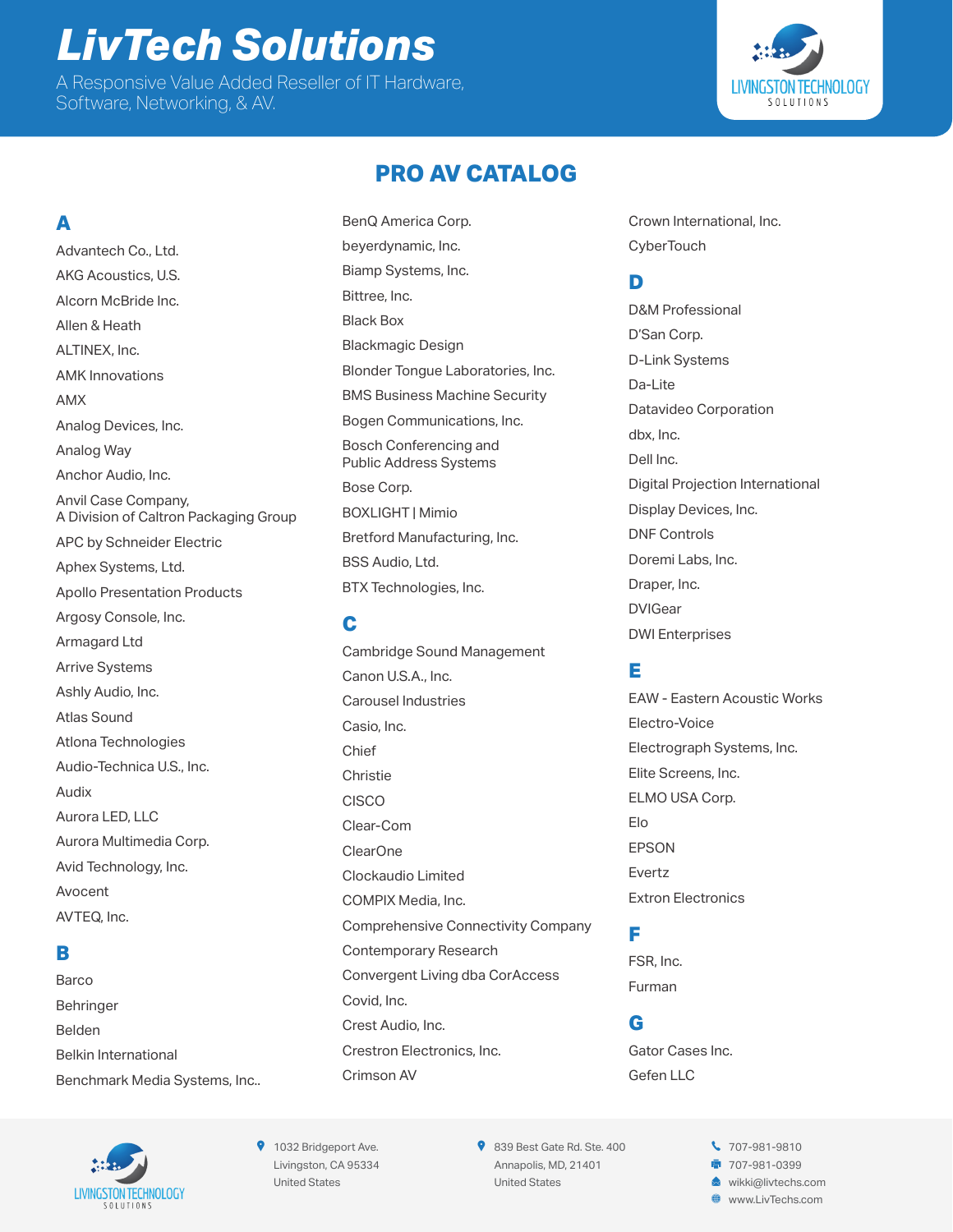# *LivTech Solutions*

A Responsive Value Added Reseller of IT Hardware, Software, Networking, & AV.

Genelec Grass Valley Gyration Inc.

#### **H**

Haivision Hall Research Inc. HamiltonBuhl (VCOM) Hewlett-Packard Company Hiperwall Hitachi America Ltd. Hosa Technology, Inc. Hubbell

#### **I**

InFocus Corporation, Inc. INNOVOX Audio

#### **J**

JBL Professional JELCO, Inc. JK Audio Jupiter Systems JVC Professional Products Company

#### **K**

KBZ Communications, Inc. Ken-A-Vision Klipsch Professional Kramer Electronics USA, Inc. KSI Professional

#### **L**

Lab.gruppen Lake Technologies, Inc. Lectrosonics, Inc. Lencore Leviton Leyard and Planar, a Leyard Company

LG Electronics, U.S.A Liberty AV Solutions LifeSize LifeSize Lighthouse Listen Technologies Corporation Lowell Manufacturing Company LynTec

#### **M**

Mackie Designs, Inc. Manfrotto Marshall Electronics, Inc. Marshall Furniture, Inc. Martin Audio Limited Media Vision Mediatech, Inc. Middle Atlantic Products MuxLab

#### **N**

NEC Display Solutions Neutrik USA, Inc.

#### **O**

**OmniMount** Omnivex Corporation Optoma Technology, Inc. OWI, Inc.

#### **P**

Panasonic Peavey Electronics Peerless-AV Pelco Pelican Products, Inc. Plantronics, Inc PLUS Corp. of America Pointmaker LLC Polycom, Inc. PolyVision Corporation Premier Mounts PureLink

### **Q**

QOMO HiteVision QSC Audio Products, Inc. QSC Audio Products, Inc.

#### **R**

Rane Corporation RDL, Radio Design Labs Renkus-Heinz, Inc.. Revolabs RGB Spectrum Rolls Corporation rp Visual Solutions

#### **S**

Sabine, Inc. Salitek Samsung Electronics America, Inc. Samsung Techwin America Scala, Inc. Sennheiser Electronic Corp. Sharp Electronics Corp. Shure Incorporated SMART Technologies SMK-Link Electronics Sonance Sonic Foundry, Inc Sony Professional Solutions of America Soundcraft USA SoundTube Entertainment, Inc. SP Controls, Inc. Spectrum Industries



**9** 1032 Bridgeport Ave. Livingston, CA 95334 United States

839 Best Gate Rd. Ste. 400 Annapolis, MD, 21401 United States

 707-981-9810 **707-981-0399** [wikki@livtechs.com](mailto:wikki@livtechs.com) [www.LivTechs.com](http://www.LivTechs.com)